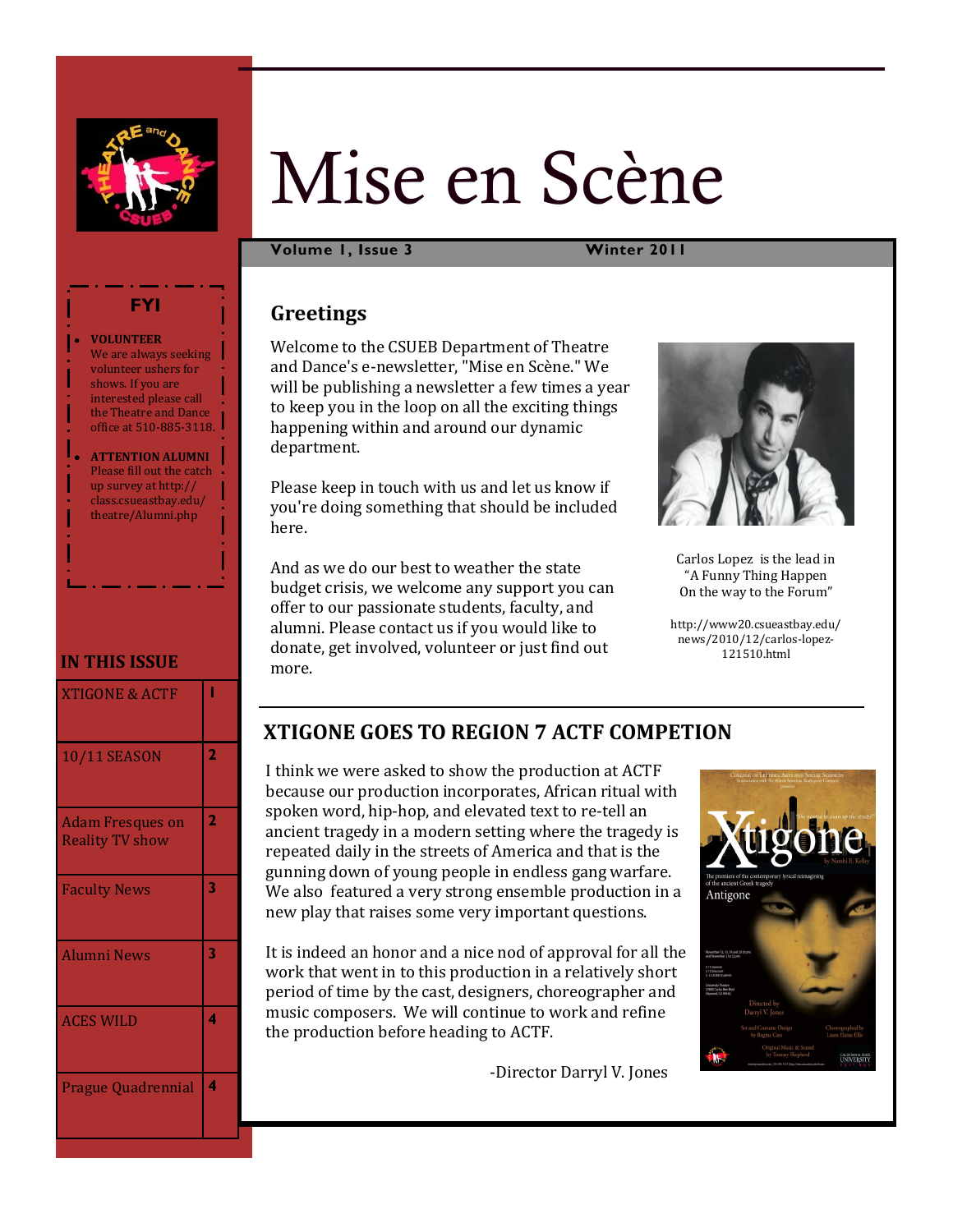#### **Page 2 Mise en Scène**

#### **A FUNNY THING HAPPENED ON THE WAY TO THE FORUM**

*One of the funniest Musicals ever written*

Directed by Marc Jacobs Choreography by Laura Ellis Musical Direction by Marianna Wolff

-In a devious plan to win his freedom, a crafty slave struggles to serve his young master by winning the hand of a beautiful but slow-witted courtesan.

March 4,5,11,12 @8pm March 13 @2pm (Univ. Theatre)

#### **SPRING 2011**

#### **SEVEN DEADLY SINS & SINS, TABOOS, AND OTHER BODILY DELIGHTS**

Seven Deadly Sins Music by Kurt Weill, Lyrics by Bertolt Brecht May 6,7,13,14 @8pm May 8,15 @2pm (Univ. Theatre)

**PILIPINO CULTURAL NIGHT** Produced by PASA, A. Fajilan & Richard Olmsted May 20 @7:30pm May 21 @6:30pm (Univ. Theatre)

#### **PERFORMANCE FUSION** Directed & choreographed by advanced students. May 27 & June 3



#### QUEER FEST

WHEN: 2\_17 at 7:30

WHERE: Univ. Theatre

WHO: Queer Dance Artists from around the Bay Area and a special presentation by Jesselito Bie and STEAMROLLER-See excerpts of Jesselito's work at: http://www.youtube.com/watch?v=wqU98G2\_wIM





CSUEB Alumni Dawn Pino and Adam Fresquez

External link http://www.cwtv.com/shows/

### **Alum stars in Reality TV show**

It all started when Adam Fresquez made a video of his marriage proposal to Dawn Pino. He up loaded the video on YouTube for the sole purpose of sharing that special moment with the special people in his life. A casting agent saw it and decided that Adam & Dawn were perfect for the new reality show *Shedding for the Wedding*.

On this show couples compete to see who can loose the most weight. Every week the couple with the least amount of weight loss gets sent home while the couple with the most weight loss wins a prize for their wedding. The last couple standing wins the wedding of their dreams.

*Shedding for the Wedding* premieres on Wednesday February 23 at 9 pm on the CW station.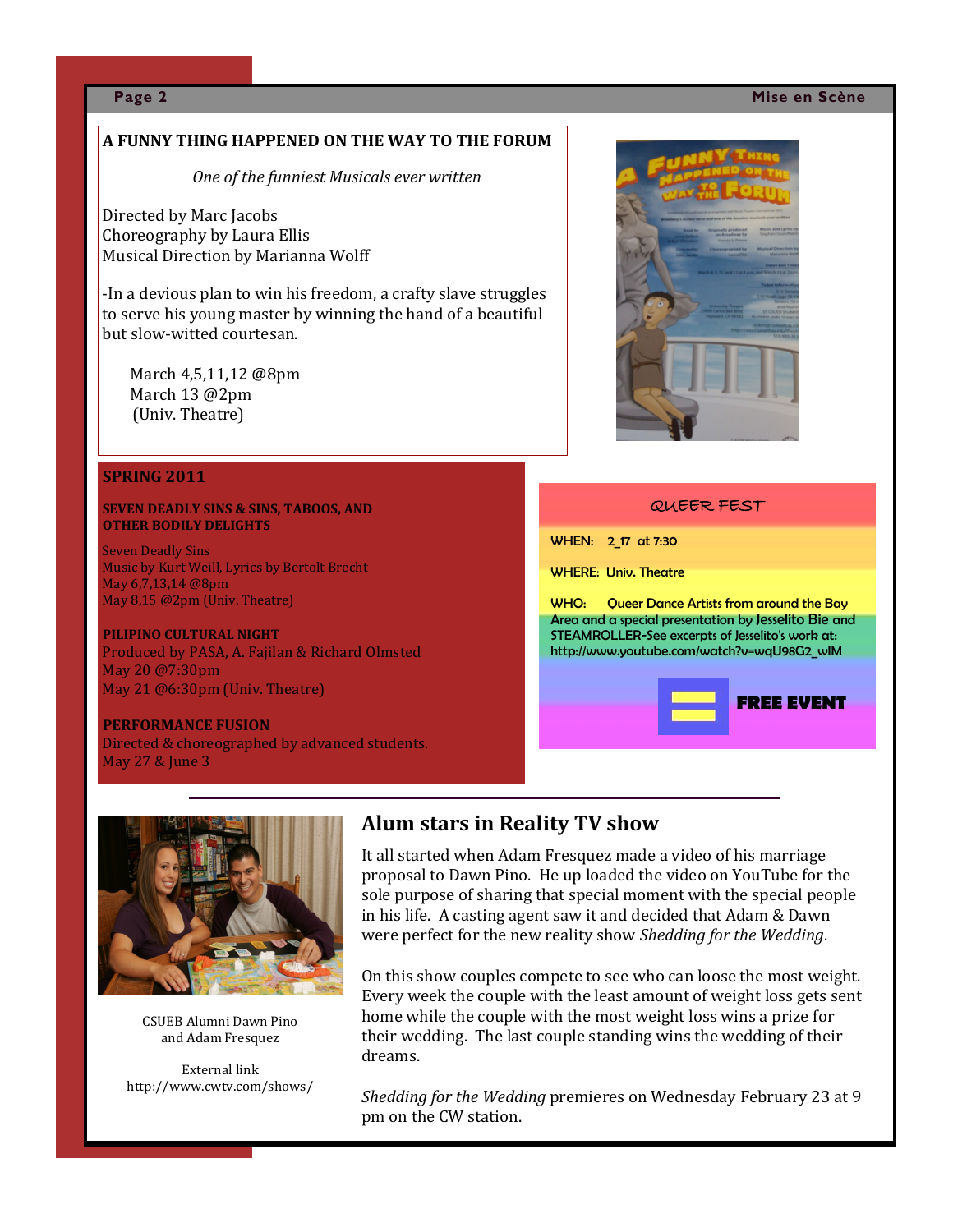

*Our Theatre and Dance Faculty complement a vigorous teaching schedule with a wide-reaching collection of professional projects. Here are just a few of the projects in the works at the moment*

Marcia Brown, Theatre & Dance secretary, was nominated for the Vivian Cunniffe award for outstanding services.

Melissa Hillman's award-winning theatre company, Impact Theatre, is into its 15th season with the world premiere of Steve Yockey's quirky serio-comedy Disassembly; and Romeo and Juliet. Impact Theatre's resident actors include CSUEB alums Reggie White, Jon Nagel, Seth Thygesen, Marissa Keltie, Mike Delaney and current student Joseph Mason.

Assistant Professor Nina Haft and her company, was awarded a New Stages for Dance grant to present a shared program with Facing East Dance & Music at the new ODC Theatre in March 2012. The company has been invited to perform on March 25 and 26, 2011 in the Gowanus Guest Room Series in New York City. Nina Haft & Company is also performing a site-dance on March 25, 2011 in lower Manhattan as part of the Centennial week of events commemorating the Triangle Shirtwaist Factory Fire, a disaster that changed the course of the labor rights movement. in America.

Eric Kupers, Dandelion Dancetheater and guest artists from CSUEB create and perform a new work, FRIEND, as part of a residency at CounterPULSE in San Francisco. Premiere performances are March 31st - April 3rd, and work in progress showings that are open to the public and free happen on Jan. 15th, Feb. 12th and March 12th from 1pm - 5pm. All at CounterPULSE--1310 Mission St., SF. www.counterpulse.org

Kimiko Guthrie/Dandelion Dancetheater enjoyed a residency at Shawl-Anderson Dance Center in 2010 which included a series of dance/music/writing workshops for moms and kids exploring themes of motherhood, and culminated in the creation of a new work, "MamaLOVE: Seeds of Winter".

Ulises Alcala and Regina Cate are participating in Discarded To Divine, an annual event sponsored by The St. Vincent De Paul Society in S.F. This special event, along with event partner, the de Young Museum, helps to raise funds for those in need by transforming discarded and donated clothing into fashion forward, trendy or class fashions.

# **Alumni In The News**



**Courtney Flores, 04',** costume design the production of "Habibi". Courtney has been asked to participate in the coming year's Prague Quadrennial of Performance Design and Space. Read the article at http://www20.csueastbay.edu/news/2010/12/prague-120810.html

**Melissa Hillman, 90' & Jon Nagel, 94',** Impact Theatre's Learn To Be Latina was awarded Best Ensemble Comedy of 2010 by the SF Weekly, and was one of the shows awarded Best Ensemble Cast in a Comedy of 2010 by the Bay Guardian, an award we shared with ACT's Scapin, Shotgun's The Norman Conquests, and Climate Theatre's Man of Rock.. Learn To Be Latina featured CSUEB alum Jon Nagel.

#### BOX OFFICE INFO

message/reservation line: 510-885-3261

Email us at: [tickets@csueastbay.edu](mailto:tickets@csueastbay.edu)

**PURCHASE IN ADVANCE:** On the Hayward campus at the Book Store.